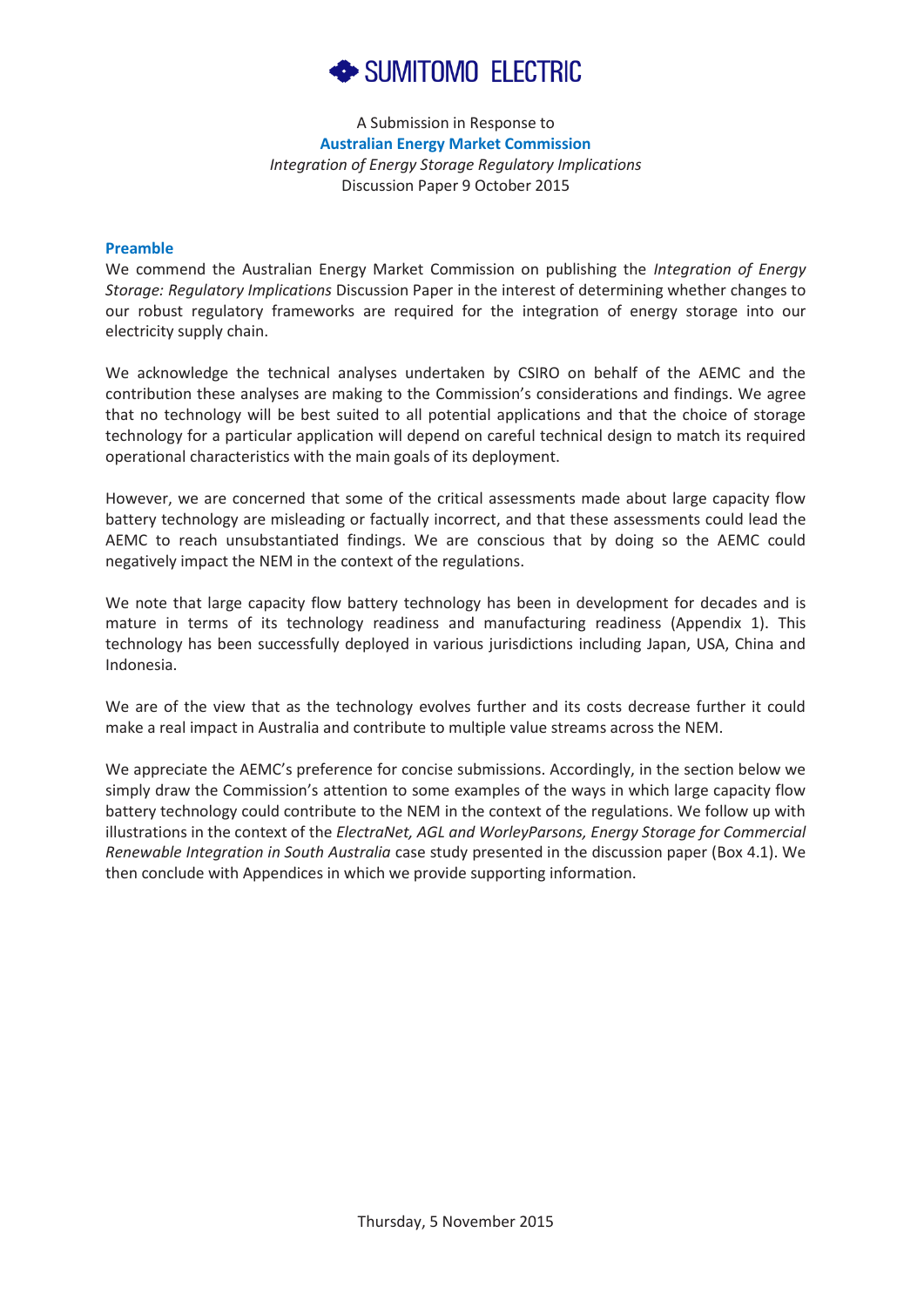

### **Regulatory Implications**

# **1.3**

We agree with the Commission that the broader uptake of electrical energy storage across Australia requires careful consideration of the effect of the Australian climate on storage technologies.

We note that large capacity flow batteries are not explosive; they are designed with fire-safety firmly in mind and are manufactured from non-flammable materials. This is of particular relevance in fireprone areas of the NEM. Furthermore, the level of toxicity of these batteries is very low and is comparable to that of batteries used within general automotive vehicles.

# **3.2.2**

We acknowledge that network operators need to consider efficient non-network alternatives and the possibility of substitution between capex and opex, and appreciate that the AER could challenge a network business's proposed expenditure if it was simply continuing to propose traditional investment programs, without consideration of efficient alternatives.

While the design life of a large capacity flow battery is typically 20 years, it is important to note that the system's cell stack and associated components could be readily replaced or refurbished at intervals and, accordingly, the useful life of a system could be extended considerably. This would dramatically impact a system's built-in replacement cost and the investment decisions of network operators within the context of the regulations.

At the end of system life the electrolyte can be re-used for other large capacity flow battery applications and, accordingly, the electrolyte retains a commercial value.

The operating cost of a large capacity flow battery is low. The battery's maintenance is uncomplicated, and simply involves the routine inspection and planned replacement of readily available mechanical components. The replacement of cells or complete batteries is not required and, again, this could influence the investment decisions of network operators within the context of the regulations.

The electrolyte within a large capacity flow battery bathes all the battery's single cells. Because of this fundamental design feature the state-of-charge (SoC) of a single monitoring cell accurately reflects the SoC of the whole system. Simple and efficient system control is key to preventing overcharging and preserving the useful life of the battery.

A large capacity flow battery system is able to consistently and indefinitely operate within the range of depth-of-discharge (DOD) from 0% (fully discharged) to 100% (fully charged). This is of particular relevance to network operators and other players in the NEM that depend on deep cycling of their storage assets.

Furthermore, this technology has no imposing limitations with respect to the number and depth of charge-discharge cycles. The unlimited cycling of large capacity flow battery includes full DOD which would provide maximum benefit to a network. The effects of DOD and number of cycles on system efficiency and system integrity are negligible, and have significant implications for the lifetime system cost and return on investment.

Data collected from the Tomamae Wind Farm in Japan over a three-year period demonstrates that a large capacity flow battery provided in excess of 270,000 cycles over the period. The data included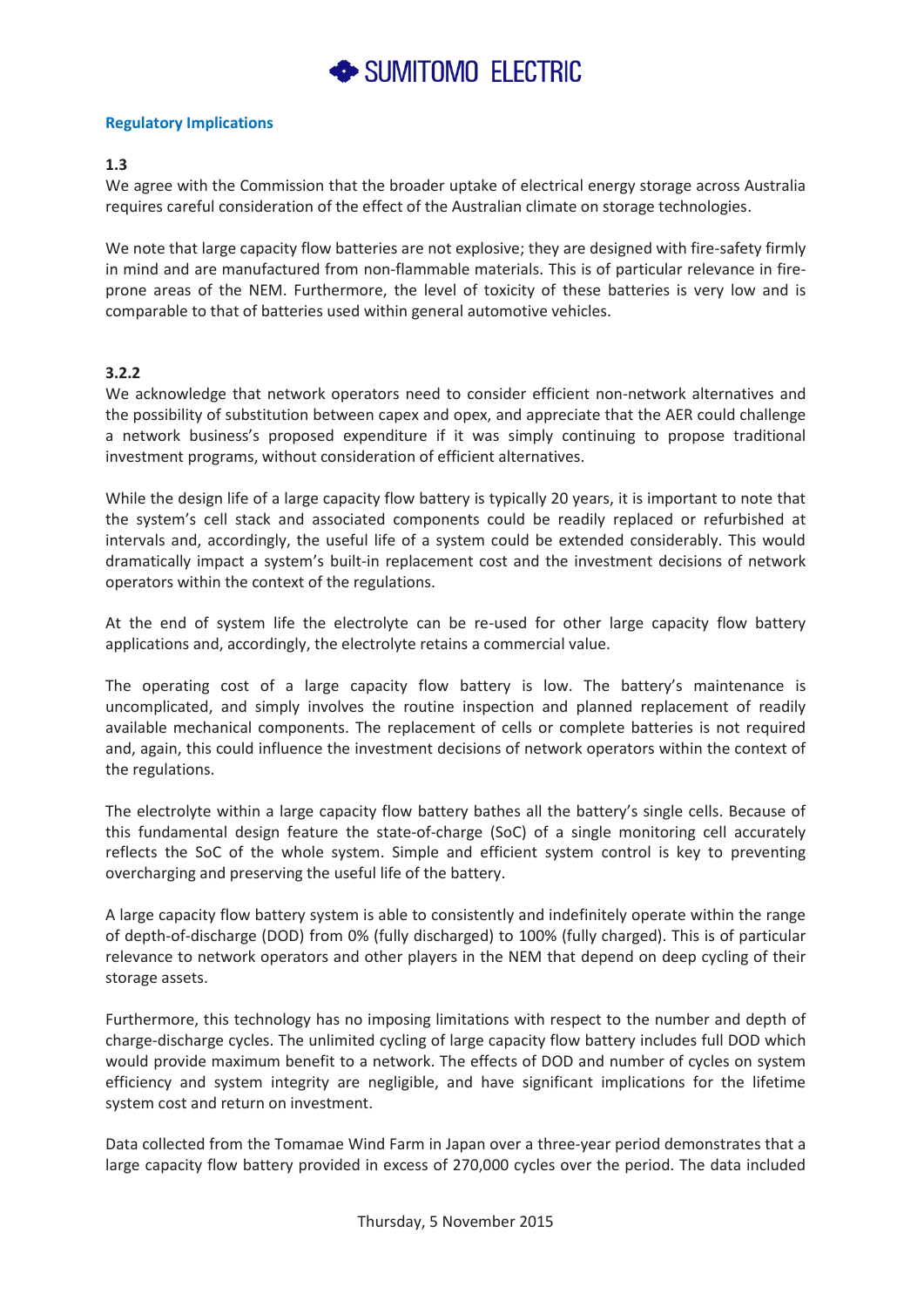# SUMITOMO ELECTRIC

shallow-cycling for grid firming as well as deep-cycling for load shifting.

### **3.2.5**

We acknowledge that the option value element of the investment test should lead network businesses to value the potentially incremental nature of a storage solution as opposed to a "lumpy" network investment.

Large capacity flow batteries are exceptionally well-suited to grid applications where intermittent generation is progressively commissioned and additional storage capacity is required. Given the independence of cell stacks and electrolyte tanks, progressive expansion is relatively simple and the cost of expansion relatively low. By planning incremental growth and considering scalability during the design stage, network businesses that deploy large capacity flow batteries can expect to better control and predict the capex associated with future capacity requirements.

While the cell stacks of a large capacity flow battery system provide power (MW) the electrolyte stored in its tanks provide energy (MWh). Because the cell stacks are independent of the electrolyte tanks, extra power can be achieved through the addition of cell stacks and additional energy reserves through additional electrolyte. Additional electrolyte can be added to the existing tanks up to their capacity rating or additional tanks can be added to the system.

In this context we are of the view that the lead times in the planning process are sufficiently long to capture the value of an incremental storage solution as a substitute for traditional network investment.

# **5.4**

We acknowledge that energy storage could be used for providing system restart services and that a very fast response frequency control service could act as a substitute for inertia in a power system with a predominance of non-synchronous generation.

A large capacity flow battery coupled with a finely-tuned power control system (PCS) can respond to system events in milliseconds and, in our view, could support large-scale intermittent power generation developments and high quality grid management across the NEM.

We note that on Sunday, 1 November 2015, an incident at ElectraNet's South East substation impacted electricity supply from Victoria to South Australia via the Heywood Interconnector, and as a result around 160-170 megawatts (MW) of load was lost. We are of the view that large capacity flow batteries attached to key parts of the grid could rapidly address major supply disruptions and provide additional energy security to the NEM.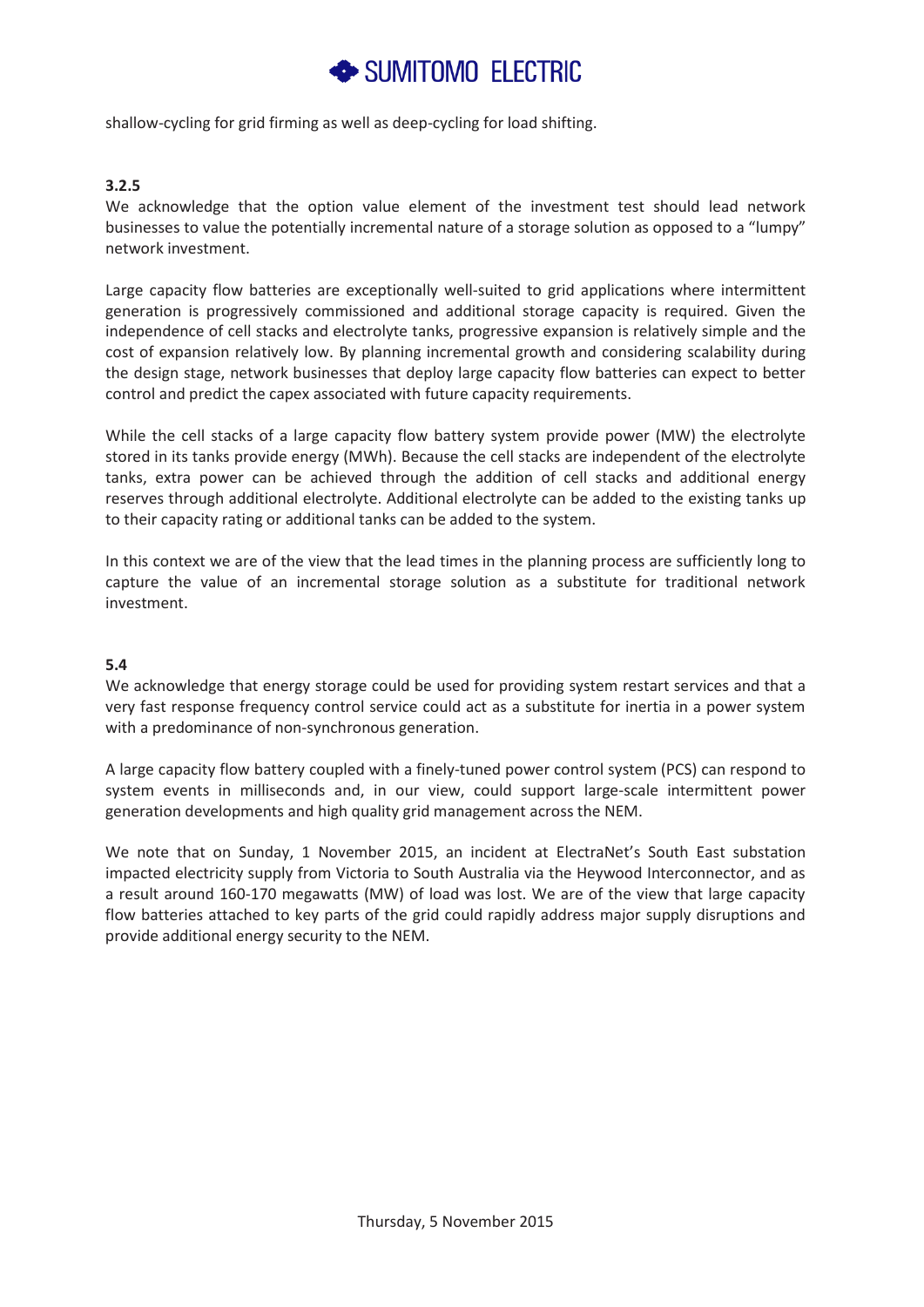

### **Box 4.1**

We acknowledge that the *ElectraNet, AGL and WorleyParsons, Energy Storage for Commercial Renewable Integration in South Australia* project is designed to specifically examine the value that can be obtained from the energy market and through both ancillary and network services.

We recognise that a key objective of the project is to demonstrate that storage assets can add value to renewable energy.

We are of the view that large capacity flow batteries are worthy of serious consideration in the context of the regulations and the objective of the ESCRI project and similar projects that could be contemplated by other state and territory governments.

Because the framework recommended by ESCRI includes part of the storage device cost being included in the TNSP RAB and the regulated component being limited to the value of the benefit identified in the required RIT-T we re-iterate that:

- The useful life of a large capacity flow battery could be cost-effectively extended considerably beyond 20 years,
- The battery's ability to consistently and indefinitely operate within the range from 0% (fully discharged) to 100% (fully charged) facilitates the deep cycling typically contemplated by a TNSP,
- The battery's control system prevents overcharging and preserves the battery's useful life,
- The effects of number of cycles on system efficiency and system integrity are negligible,
- The battery's relatively simple design and its uncomplicated maintenance regime confer low operating costs, and
- The re-use of the battery's electrolyte has significant commercial and environmental implications.

We acknowledge that the minimum capacity of the storage device would be determined by the TNSP network support requirements and the capacity would then be amended to maximise other intended revenue streams. We note that large capacity flow batteries are flexible and exceptionally well-suited to grid applications where intermittent generation is progressively commissioned and additional storage capacity is required at relatively low cost.

It is timely that *ElectraNet* and its project partners are considering the ways in which storage assets could play a valuable role within the NEM given the incident that occurred in the TNSP's network on Sunday, 1 November 2015.

### **4.2.1**

We agree with the Commission that storage is a contestable service, participation of network businesses in this market must be done on a level playing field and the market-led installation of storage is most likely to lead to efficient outcomes.

We also agree that it is important to monitor the impact of ring-fencing requirements to ensure the vertical disaggregation of the electricity supply chain between regulated monopoly and competitive activities is maintained. We agree that network businesses should use energy storage where it substitutes efficiently for traditional network investments, provided that it does not significantly displace competitive energy services. We agree that it is appropriate for storage to be financed from regulated expenditure to the extent that it is providing network services. We agree that if a network business provides network services via storage then its use for competitive energy services (including energy trading) should be separated from its regulated network business.